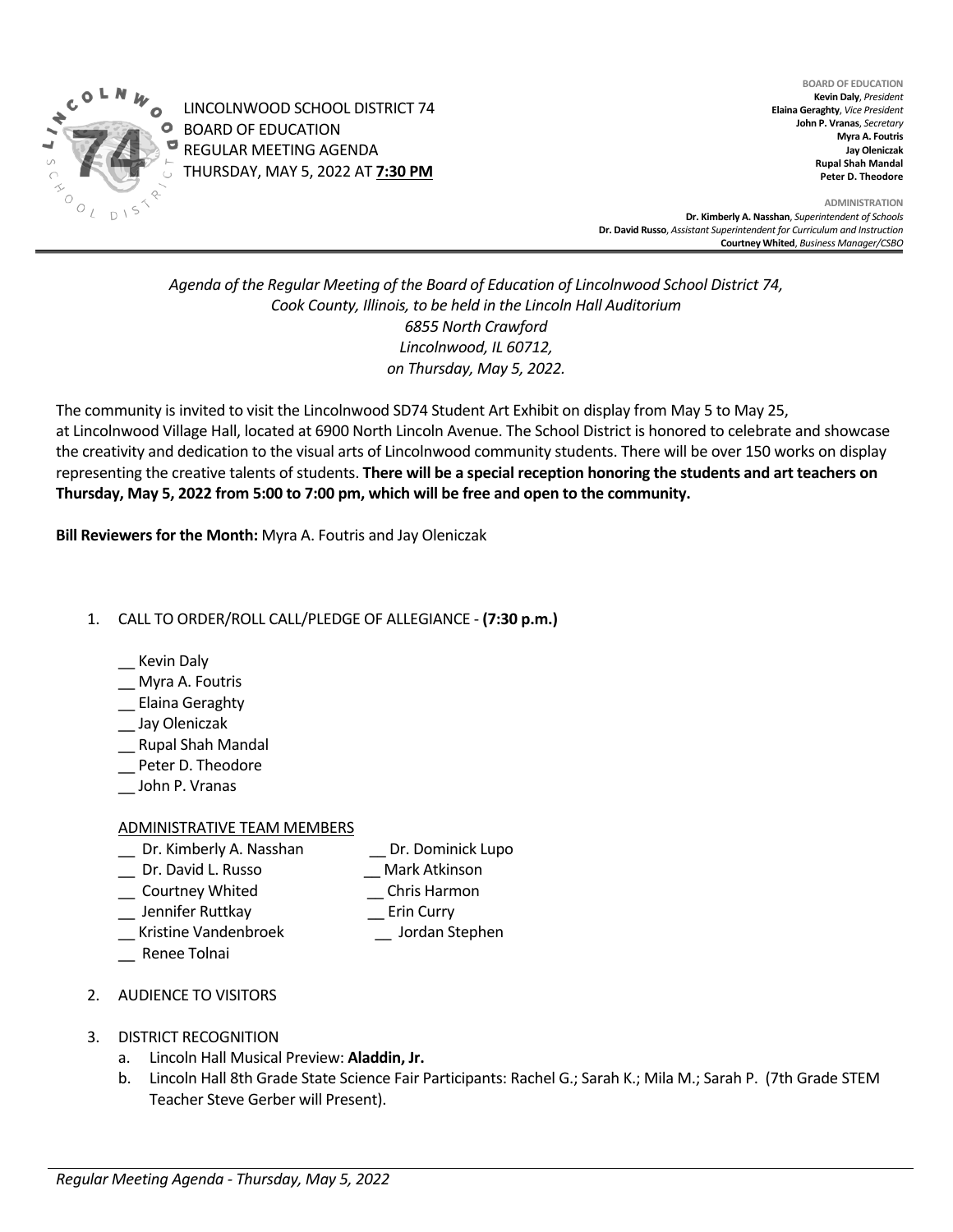4. INFORMATION/DISCUSSION/ACTION: Reschedule the Organizational Meeting for Wednesday, June 1, 2022.

Rationale: The Lincolnwood School District 74 Board of Education reorganizes annually.

**Recommended Motion: I move the Organizational Board of Education meeting be rescheduled for Wednesday, June 1, 2022 at 7:30 p.m. in the Lincoln Hall Auditorium due to the absence of Board Member Rupal Shah Mandal.** 

Motion by member: \_\_\_\_\_\_\_\_\_\_\_\_\_\_\_\_\_\_\_\_\_ Seconded by: \_\_\_\_\_\_\_\_\_\_\_\_\_\_\_

### 5. INFORMATION/ACTION: CONSENT AGENDA

(Any member of the Board wishing to vote separately on a Consent Agenda item should request removal of that item from the Consent Agenda.)

- a. APPROVAL OF MINUTES
	- I. Regular Board Meeting Minutes  **APRIL 7, 2022**
	- II. Regular Board Meeting Closed Session Minutes **APRIL 7, 2022**
- b. EMPLOYMENT MATTERS
	- I. Personnel Report
	- II. New Employment
		- 1. **Kaitlyn Stancy**, 4th Grade Teacher 1 Year Position, Rutledge Hall, effective August 22, 2022, Class 1, Level 3, \$54,910
		- 2. **Kim Nowak**, Payroll/Benefits Coordinator, Administration, effective May 16, 2022, \$63,000/prorated
		- 3. **Shannon Donohue**, 3rd Grade Teacher, Rutledge Hall, effective August 22, 2022, Class 3, Level 8 \$72,899
		- 4. **Bridget Land**, 5th Grade Teacher 1 Year Position, Rutledge Hall, effective August 22, 2022, Class 1, Level 4 \$56,411
		- 5. **Edward Pach**, Maintenance Staff, District Wide, effective May 16, 2022, \$23.98
	- III. Resignation
		- 1. **Joseph Rojek**, Payroll/Benefits Coordinator, Administration Building, effective May 13, 2022
		- 2. **Monique Bonneville**, Instructional Technology Coach, Lincoln Hall, effective June 7, 2022
		- 3. **Erin Curry**, Principal, Rutledge Hall, effective June 30, 2022
		- 4. **Shelley Jaffe**, Paraprofessional, Lincoln Hall, effective June 7, 2022
	- IV. Retirement
		- 1. **Irene Jermihov**, Music Teacher, Todd Hall, effective June 2026
- c. Driveway and Parking Lot Asphalt Maintenance at Rutledge Hall and Lincoln Hall The Facilities Committee concurs with the Administration to recommend to the Board of Education to approve this Proposal from Patriot Pavement Maintenance for crack filling, seal coating and striping the Rutledge Hall and Lincoln Hall parking lot and driveways in the amount of \$14,265.25 during summer 2022.
- d. Custodial Equipment Purchase from GSF USA, Inc. The Facilities Committee concurs with the Administration to recommend to the Board of Education to approve this custodial equipment purchase from GSF USA, Inc. in an amount not to exceed \$13,950.
- e. GSF USA, Inc. Custodial Cleaning Services for 2022-23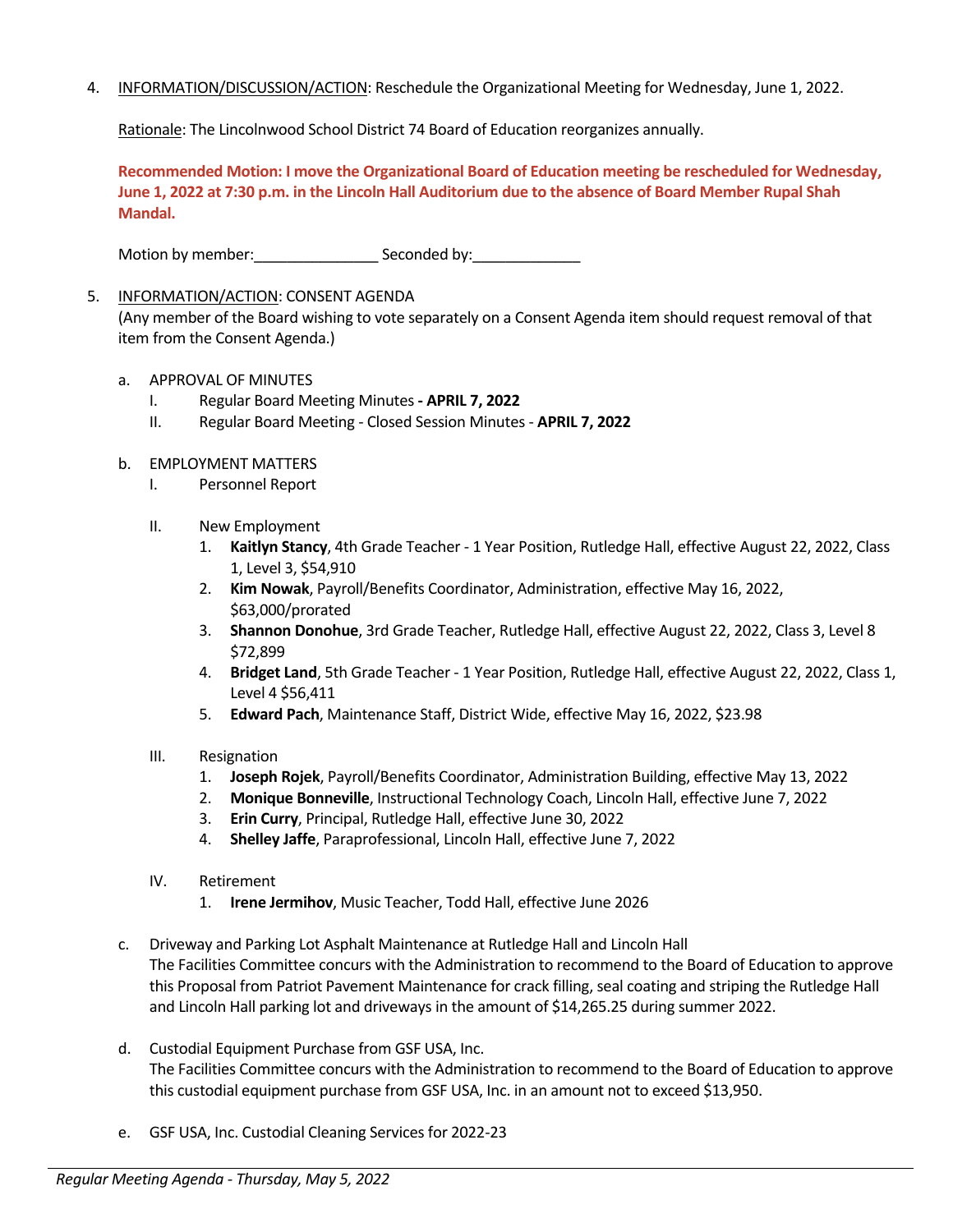The Finance Committee concurs with the Administration to recommend to the Board of Education to accept or approve this Amendment from GSF USA, Inc. for Custodial Cleaning Services in the amount of \$449,798.71 from August 1, 2022 through July 31, 2023.

- f. Frontline Absence and Substitute Management Software 3-Year Renewal (2022-2025) The Finance Committee concurs with the Administration to recommend to the Board of Education to approve this purchase from Frontline for Absence and Substitute Management in the 3-year amount of \$12,770.32 providing service from July 2022 - June 2025.
- g. Transportation Contract 2022-23 with First Student, Inc. The Finance Committee concurs with the Administration to recommend to the Board of Education to accept this Amendment from First Student, Inc. for transportation services with a 7.0% rate increase on current rates effective August 1, 2022 through July 31, 2023.
- h. Workers' Compensation Insurance Coverage for FY23 The Finance Committee concurs with the Administration to recommend to the Board of Education to remain with IPRF for workers' compensation insurance during Fiscal Year 2023 at an estimated net cost of \$58,754; and directs the Administration to send a letter to IPRF to cancel the reservation of rights notice sent on March 25, 2022.

Rationale: As part of the Regular meeting, the Board of Education routinely approves minutes, personnel items, Board policies, and routine business matters.

**Recommended Motion: I move that the Lincolnwood School District 74 Board of Education approves those items on the Consent Agenda as appear above.**

Motion by member: example Seconded by:

- 6. UNFINISHED BUSINESS
- 7. NEW BUSINESS
- 8. COMMUNICATION FROM BOARD MEMBERS
	- a. NTDSE/District 807: *John P. Vranas/Kevin Daly*
	- b. IASB (Illinois Association of School Boards): *Elaina Geraghty/Myra A. Foutris*
	- c. Finance Committee: *Peter D. Theodore/Jay Oleniczak*
	- d. Facilities Committee: *John P. Vranas/Elaina Geraghty*
	- e. Policy Committee: *Rupal Shah Mandal/Myra A. Foutris*
	- f. President's Report: *Kevin Daly*
- 9. COMMUNICATION TO THE BOARD OF EDUCATION
	- a. LTA (Lincolnwood Teacher Association): *Travis DuPriest/Stacy Panoutsos (Co-Presidents)*
	- b. LSSU (Lincolnwood Support Staff Union): *Tammer Gad (President)*
- 10. ADMINISTRATIVE REPORTS
	- a. Superintendent's Report: *Dr. Kimberly A. Nasshan*
		- I. INFORMATION/DISCUSSION: District Updates
	- b. Curriculum and Instruction, Assistant Superintendent's Report: *Dr. David L. Russo*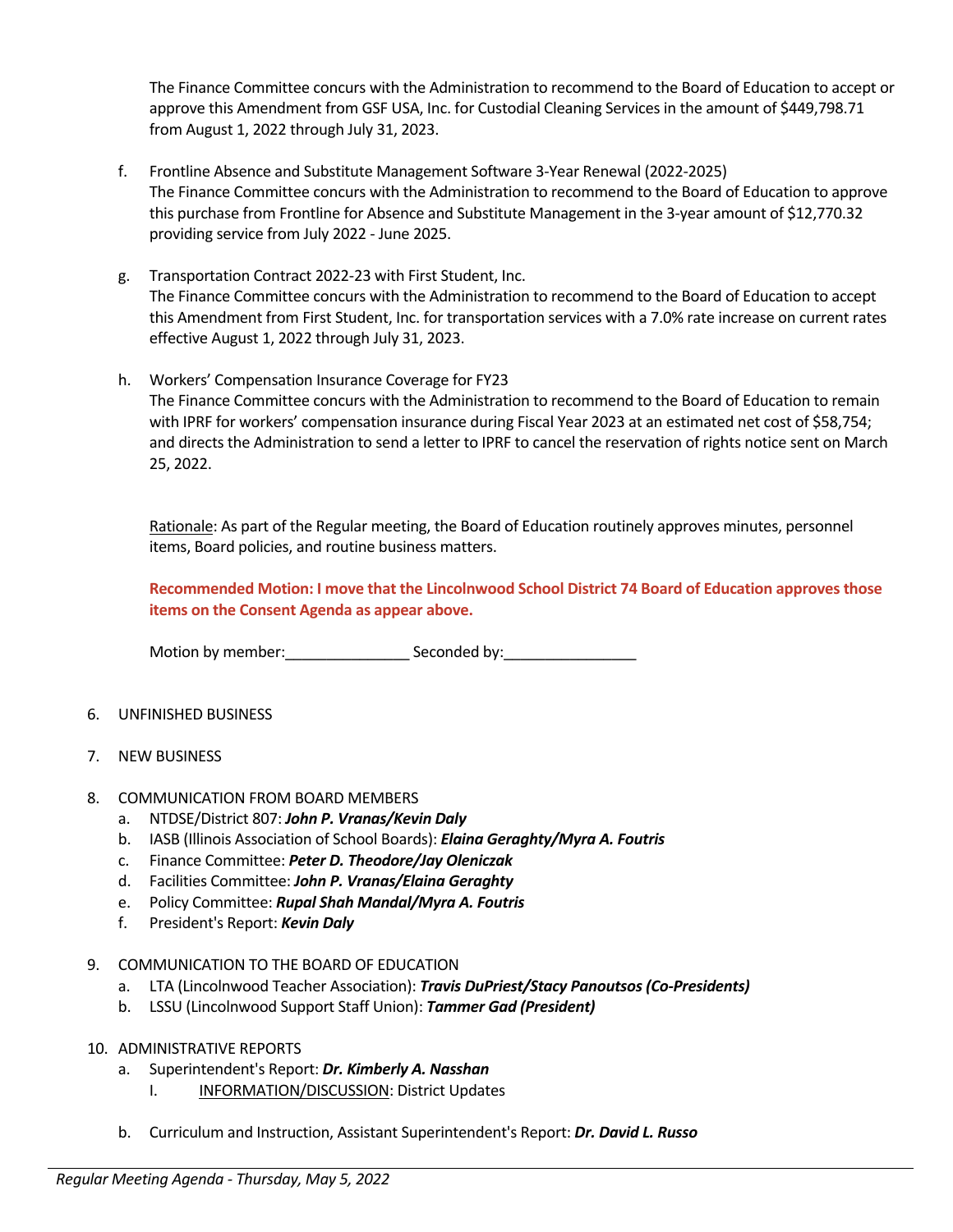- I. INFORMATION/DISCUSSION: Curriculum Department Update
- c. Business and Operations, Business Manager/CSBO: *Courtney Whited*
	- I. INFORMATION/DISCUSSION: Finance Report **FEBRUARY 2022**
	- II. INFORMATION/ACTION: Bills Payable in the Amount of \$2,170,217.01 **Bills reviewed this month by:** Myra A. Foutris and Jay Oleniczak Rationale: The Board of Education routinely reviews and approves invoices and bills.

**Recommended Motion: I move that the Lincolnwood School District 74 Board of Education approve invoices and bills in the amount of \$2,170,217.01.**

Motion by member: \_\_\_\_\_\_\_\_\_\_\_\_\_\_\_\_\_\_\_\_\_\_\_\_\_Seconded by:\_\_\_\_\_\_\_\_\_\_\_\_\_\_\_\_\_\_\_\_\_\_\_\_\_

#### 11. AUDIENCE TO VISITORS

## 12. **RECESS INTO CLOSED SESSION**

I move that the Lincolnwood School District 74 Board of Education recess into Closed Session for the purposes of: **5 ILCS 120/2(c)(1), amended by P.A. 101-459 - Personnel and 5 ILCS 120/2(c)(2) - Collective Negotiating.**

Motion by member:\_\_\_\_\_\_\_\_\_\_\_\_\_\_\_\_\_ Seconded by:\_\_\_\_\_\_\_\_\_\_\_\_\_\_\_\_

13. INFORMATION/DISCUSSION/ACTION: Memorandum of Agreement (MOA) regarding the Unfair Labor Practice (ULP) Resolution entered into between the Board of Education of Lincolnwood School District No. 74, Cook County, Illinois ("District" or "Board") and Lincolnwood Teachers' Association, Local 1274, IFT/AFT ("LTA" or "Association").

Rationale: The Lincolnwood School District 74 Board of Education must approve any Memorandum of Agreement (MOA) or Resolution.

**Recommended Motion: I move that the Lincolnwood School District 74 Board of Education approve the Memorandum of Agreement (MOA) regarding the Unfair Labor Practice (ULP) Resolution entered into between the Board of Education of Lincolnwood School District No. 74, Cook County, Illinois ("District" or "Board") and Lincolnwood Teachers' Association, Local 1274, IFT/AFT ("LTA" or "Association").**

Motion by member:\_\_\_\_\_\_\_\_\_\_\_\_\_\_\_ Seconded by:\_\_\_\_\_\_\_\_\_\_\_\_\_

Public Statement by Board of Education President Regarding Memorandum of Agreement (MOA) on ULP Resolution.

14. INFORMATION/DISCUSSION/ACTION: Ratification of the 2022-2026 Lincolnwood Support Staff Union (LSSU) Local 1274, IFT-AFT, AFL-CIO Contract and Salary Adjustment Memorandum of Agreement (MOA), as presented.

Rationale: The Board of Education approves all contracts.

**Recommended Motion: I move that the Lincolnwood School District 74 Board of Education ratify the 2022-2026 Lincolnwood Support Staff Union (LSSU) Local 1274, IFT-AFT, AFL-CIO Contract and Salary Adjustment Memorandum of Agreement (MOA), as presented.**

Motion by member: \_\_\_\_\_\_\_\_\_\_\_\_\_\_\_\_\_\_\_\_\_\_ Seconded by: